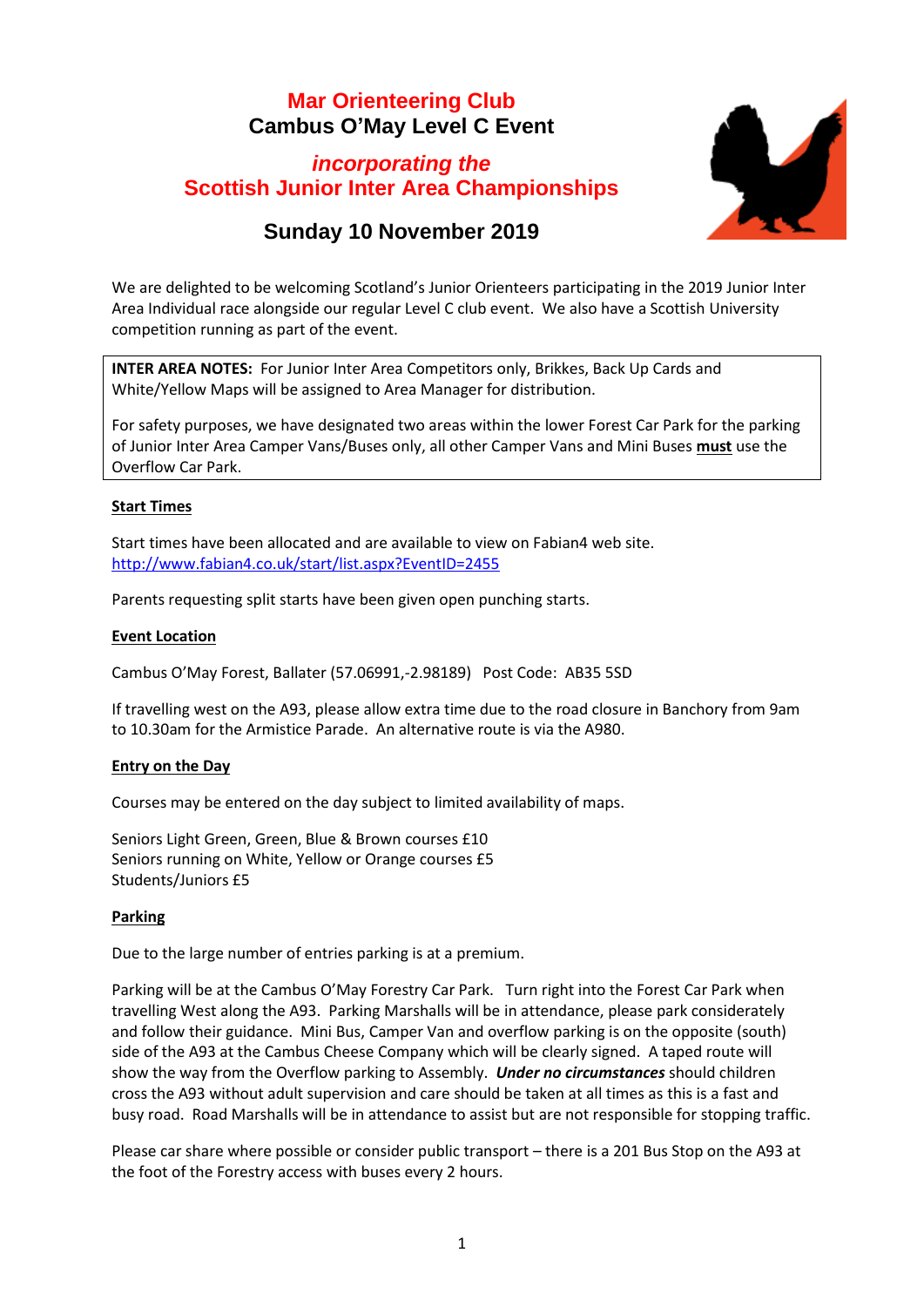# **Enquiries / Registration / Download**

Assembly will be adjacent to the car park. Emit brikkes with back up cards must be collected here prior to heading to the start. The Yellow side faces upwards.

Your Competitor Number is written on your back up card - please have your back up card ready at download to help speed the download process.

## **Toilets**

Portaloos will be provided sited adjacent to the car park.

### **Refreshments**

The amazing SCOTJOS baking team will be on site selling delicious home bakes to raise funds for their Swedish Tour next summer - please help support our Junior Squad!

### **Safety & Clothing**

Please be considerate of other forest users - the forest is a popular recreation area for cyclists, horse riders and dog-owners.

Competitors take part at their own risk and are responsible for their own safety at all times. Suitable footwear and full body cover are essential. Cagoules and whistles may be compulsory depending on weather conditions – be prepared.

If any competitor has an existing high-risk medical condition, please send an email to patricia4732@yahoo.co.uk to inform us of such. This information will be kept confidential.

#### **Start Times**

11.00 – 12.30 Walk to the start is 150m. Courses will close at 14.30.

#### **Start Procedure**

| Call Up<br>$-4$     | – Name & Start Time check – brikke check                           |
|---------------------|--------------------------------------------------------------------|
| Call Up Into -3 Box | - Loose Control Descriptions printed on waterproof paper available |
| Call Up Into -2 Box | - Blank maps on display                                            |
| Call Up Into -1 Box | - Start Line - PUNCHING START IN OPERATION                         |

#### **Control Descriptions**

These are printed on the front of the map and available loose within the -3 Start Box

#### **Map**

Scale: 1:10,000 (Deeside Orienteering and Leisure Maps).

#### **Terrain**

The area comprises forested glacial features, with areas of intricate contour detail. It is quite runnable in many areas, but there will also be rougher areas of heather, bracken or bouldery ground. Bracken where mapped is shown as vertical green lines, but it is now more widely present in open areas of the forest. TD5 courses will encounter some limited areas of gorse which are mapped as impenetrable. There are two out of bounds areas marked clearly with red crosses. These have been designated, in part, for the protection of capercaillie, but there are also dangerous quarries within them. Courses have been designed to avoid these areas. Blue and Brown runners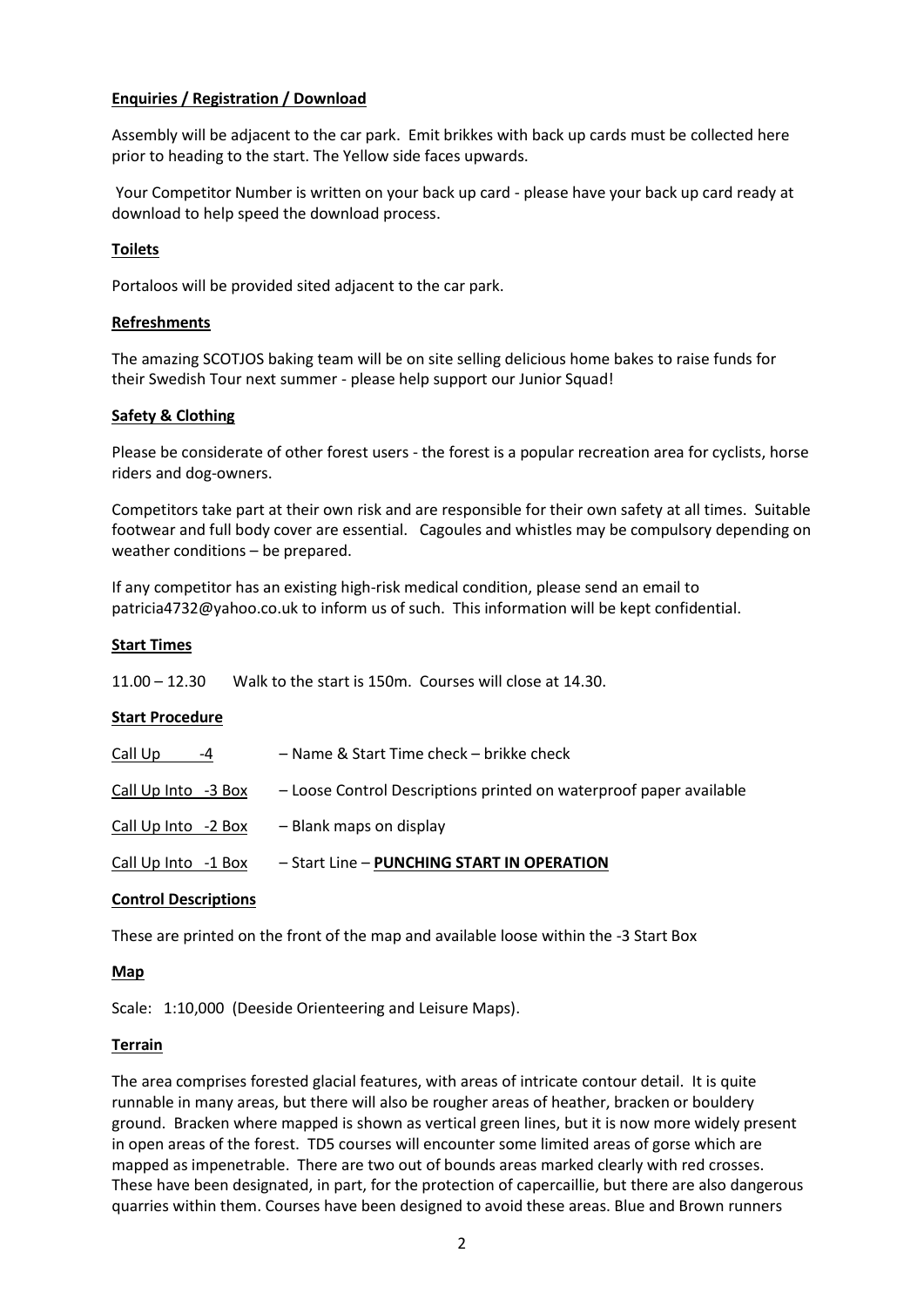may run past another quarry that is outside these areas, but there is no advantage to enter it and runners should not do so. There are three small lochs and a number of marshy areas. There is a network of good paths, utilised by the easier courses. The White course is suitable for buggies, the Yellow is not.

# **IMPORTANT – Protection of Rare Plants**

There are five small areas in the forest, that may not be entered under any circumstances for the protection of rare plants. These areas will be taped off with red and white tape. Crossing the tapes is not permitted.

# **Course Information**

|              | Distance (km) | Climb (m) | #Controls |
|--------------|---------------|-----------|-----------|
| White        | 1.5           | 50        | 11        |
| Yellow       | 1.9           | 55        | 9         |
| Orange       | 2.9           | 100       | 12        |
| Light Green  | 3.5           | 130       | 13        |
| Green        | 4.0           | 145       | 14        |
| Blue         | 5.8           | 190       | 15        |
| <b>Brown</b> | 7.6           | 245       | 21        |

# **Control Sites & Electronic Punching**

Timing will be by EMIT brikke. Standard equipment in the form of lightweight stakes with EMIT unit & IOF Control Flag attached.

If EMIT unit fails to flash the back-up card will record the control. The Code Number is displayed on a vertical plate.

Please note that lost brikkes will be charged for at £45 unless the Mar Orienteering Club Committee agrees there are special circumstances.

## **Finish Procedure**

From the Finish, all competitors on all courses should return to download as soon as possible.

## **Dogs**

Dogs must be kept on leads at all times and owners please clean up any dog mess if required.

## **Shadowing of Juniors**

Seniors may **only** undertake this role after completing their own run. Shadowing is not permitted in the Inter Area Competition.

## **Ticks**

Ticks are present in the forest. Remember to check after your run and remove according to published guidelines.